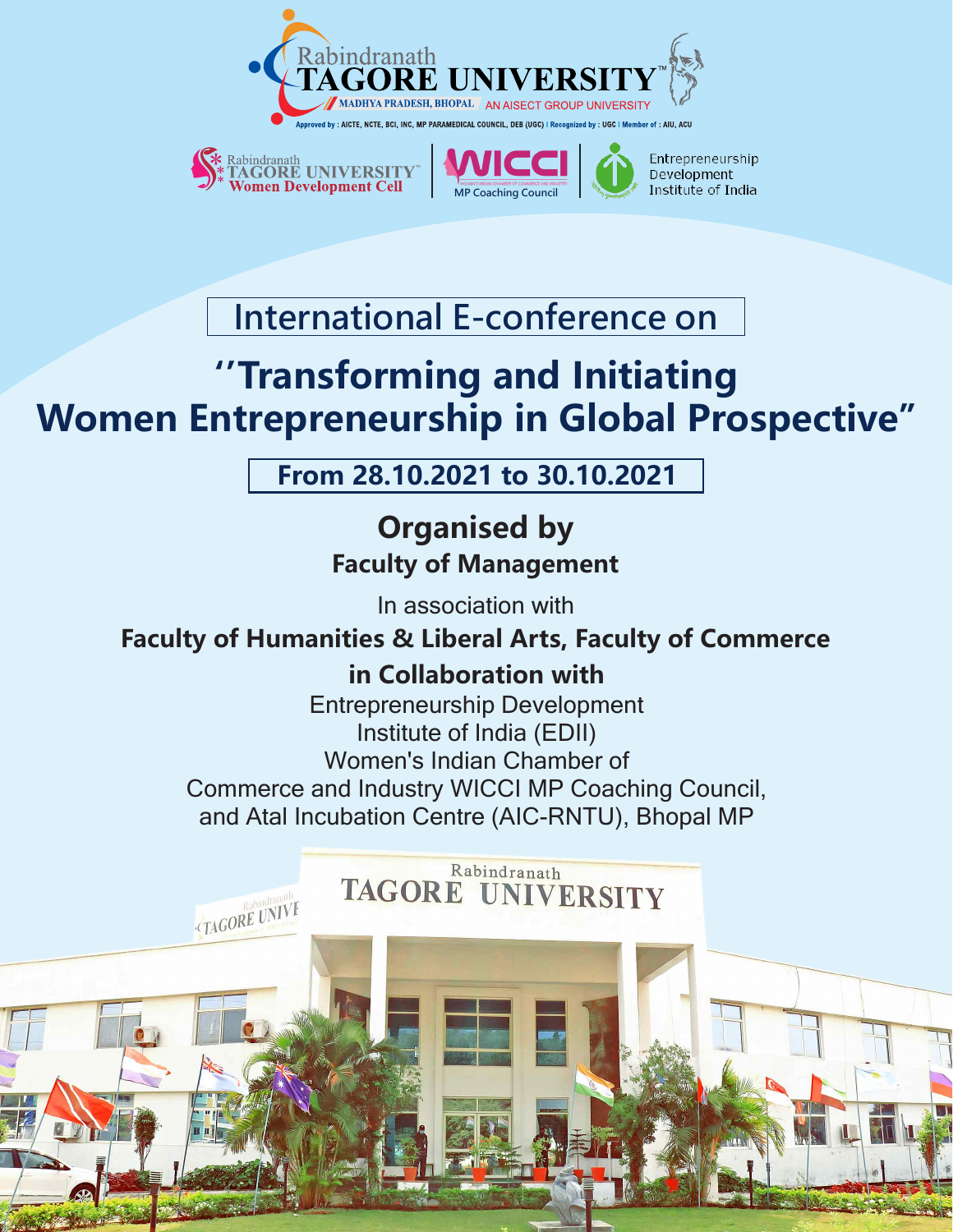You are invited to Participate in this conference to create networking opportunities from academician to industry practitioners to discuss about recent developments on business empowerment of women and their initiations

### **ABOUT THE CONFERENCE**

The International e-Conference will provide an opportunity to explore about women's activities of entrepreneurship, start-ups, business growth and development, participation and country development by the women in Global level. Various practices, its achievements and acknowledged solutions that could be scaled up to support through women's efforts and management practices. These practices and awareness would be widely spread through mass media mode like International Conference that can impart into development to various achievements created by the women of the world.

### **ABOUT THE UNIVERSITY**

Rabindranath Tagore University established in 2010 in Raisen district in Bhopal is India's first Skill University is the second highest education venture of India's leading higher education group - AISECT Group of Universities.

Named after Nobel laureate Sh. Rabindranath Tagore, the University believes in providing all-around cognitive development to its students by focusing equally on soft skills, building personalities, entrepreneurship incubation, liberal & performing arts as well as sports and cultural activities.

The Group's basic foundation across all its higher education projects is to prepare its students into becoming responsible, skillful and fair professionals. has more than 35 years of unmatched experience in skill development and job placements. The Group offers its students, wide opportunities through its multiple industry associations and expertise in entrepreneur development.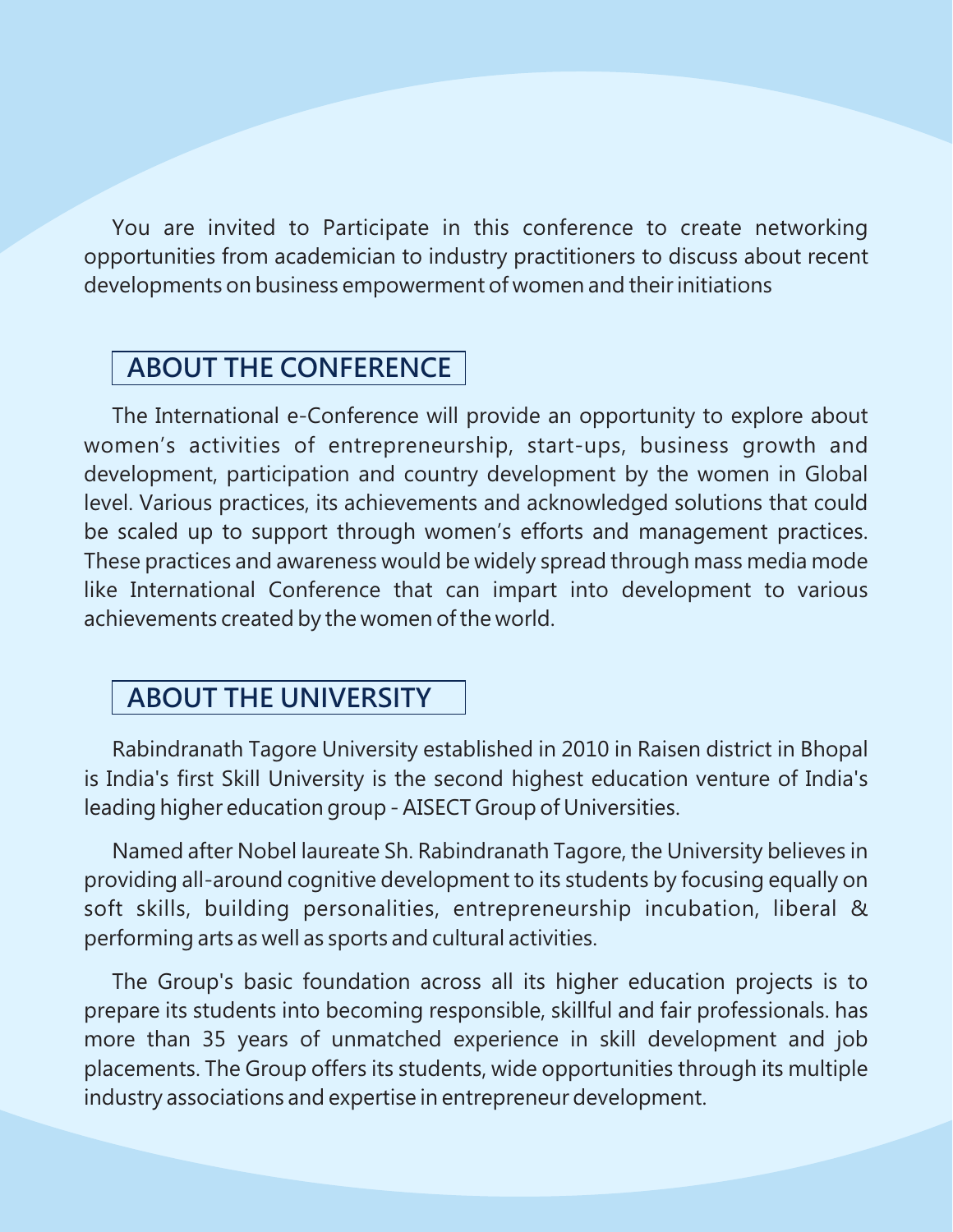### **ABOUT EDII**

Entrepreneurship Development Institute of India (EDII), an autonomous and not-for-profit institute, set up in 1983, is sponsored by apex financial institutions the IDBI Bank Ltd., IFCI Ltd., ICICI Bank Ltd. and the State Bank of India (SBI). The Government of Gujarat pledged 23 acres of land on which stands the majestic and sprawling EDII campus. In order to broaden the frontiers of Entrepreneurship Research, EDII has established a Centre for Research in Entrepreneurship Education and Development (CREED), to investigate into a range of issues surrounding small and medium enterprise sector, and establish a network of researchers and trainers by conducting a biennial seminar on entrepreneurship education and research.

### **ABOUT WICCI**

A National Business Chamber for Women, Women's Indian Chamber of Commerce & Industry, (WICCI) boosts and builds women's entrepreneurship and businesses through greater engagement with government, institutions, global trade and networks. To share a perspective on our various endeavours and free platforms for women empowerment over the years, with a collective strength of 250,000+ members across 120+ countries: ALL Ladies League (ALL) is a movement of "sisters beyond borders" with circles of sisterhood worldwide in a She-for-She spirit; Women Economic Forum (WEF) is a global conference platform for women worldwide to speak, share, connect and collaborate for business beyond borders; SHEconomy is our e-commerce and trade platform for both goods and services by women worldwide; and WICCI is our industry and business chamber which works closely with the government, other chambers, corporates, universities and diverse stakeholders across India and Internationally, toward empowering local and global ecosystems in support of women's enterprises and businesses.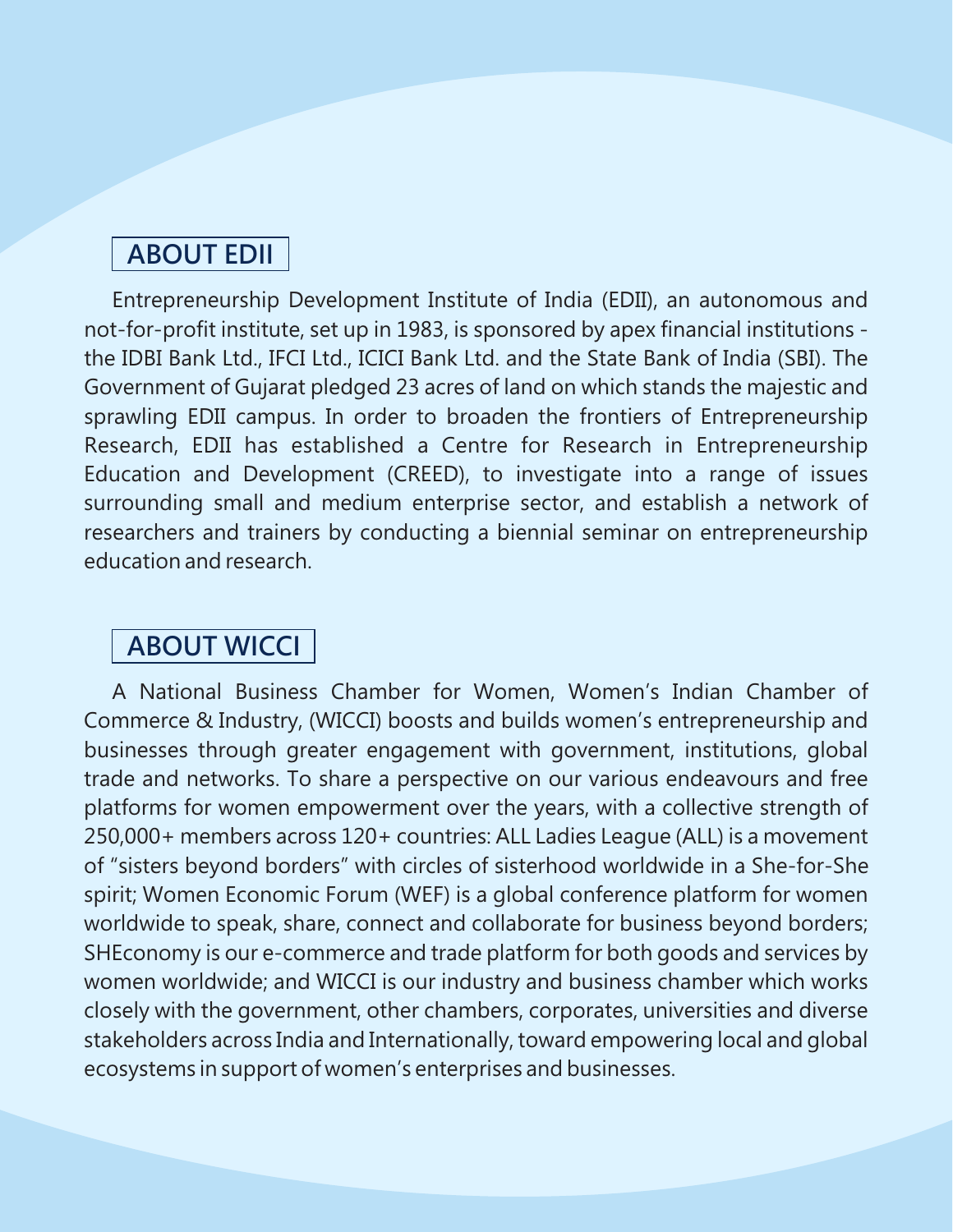# **CONFERENCE SUB THEMES**

- 1. Women innovations and initiations for transforming the future
- 2. Women entrepreneurship and projects funding
- 3. Incubation and start-ups
- 4. Emerging business opportunity for women entrepreneurs with trade liberalization
- 5. CSR and women in business world
- 6. Entrepreneurship training & development
- 7. ICT bridging gaps- entrepreneur as on the frontier
- 8. Women in research and consultancy
- 9. Paving the way of women entrepreneurship
- 10. Changing the world by Women entrepreneur
- 11. Women entrepreneurship and sector transformation

(choose any one sector)- Legal, Health and fitness, energy, medical, sustainability, environmental solutions, pharmaceutical, hospitality etc.)

# **GUIDELINES FOR PAPER SUBMISSION**

- 1. The Paper should be based on original research work not yet published or not considered for publications elsewhere. It should not exceed 5000 words or 12 Pages.
- 2. Author should take responsibility to submit plagiarism report (less than 10 percent) along with the Papers.
- 3. The 1st page should include the title, name of the author (s), affiliation, mailing address, telephone no.
- 4. Soft copy should be submitted in A4 size, MS Word Format only with Times New Roman fonts, Heading 14 and remaining text of size 12 with spacing 1.5 as a single line.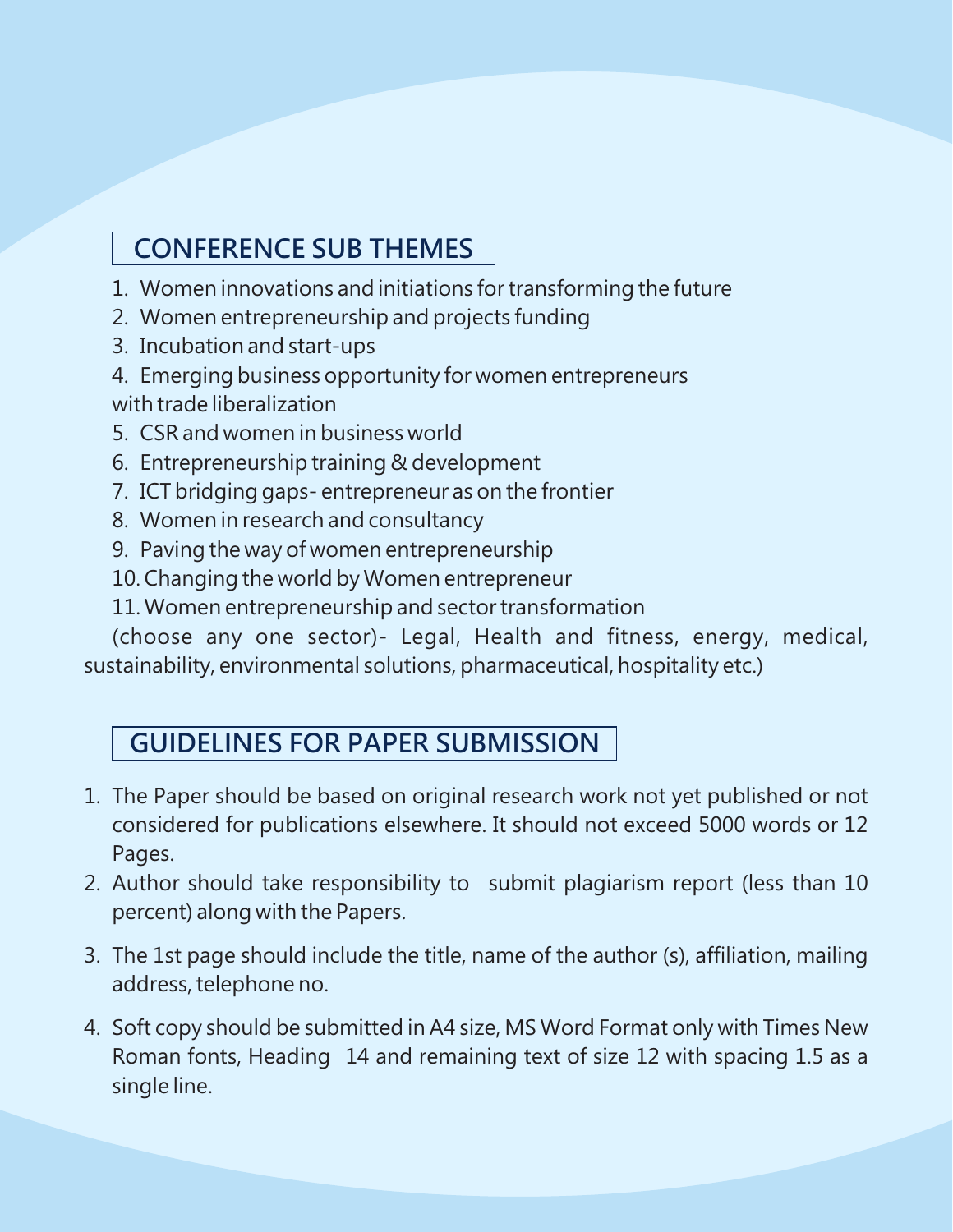### **WHO CAN PARTICIPATE**

Invitation to participants for: Women, Industry professionals, academician, research scholar, undergraduate and postgraduate students, entrepreneurs, startups, non profit organizations, international authorities, Government officials, social communities.

### **PRESENTATION AND PARTICIPATION**

Later on Book will be published in bilingual Book (English & Hindi) All the participants are encouraged to contribute through Research Paper, article and case Study, Proposed model or tool for teaching learning mechanism, working model that address themes and topics of the conference including figures, tables and references of novel research materials will be publishes in the form of the Book (with ISBN no.) and presentation timing for individual participants is 10 minutes by using PowerPoint presentation (Participants need to submit ppt after paper acceptance latest by 15 Oct 2021) Each individual will receive soft certificate.

#### **Selectedpaperswillbepublishedinabilingual Bookin(English&Hindi)**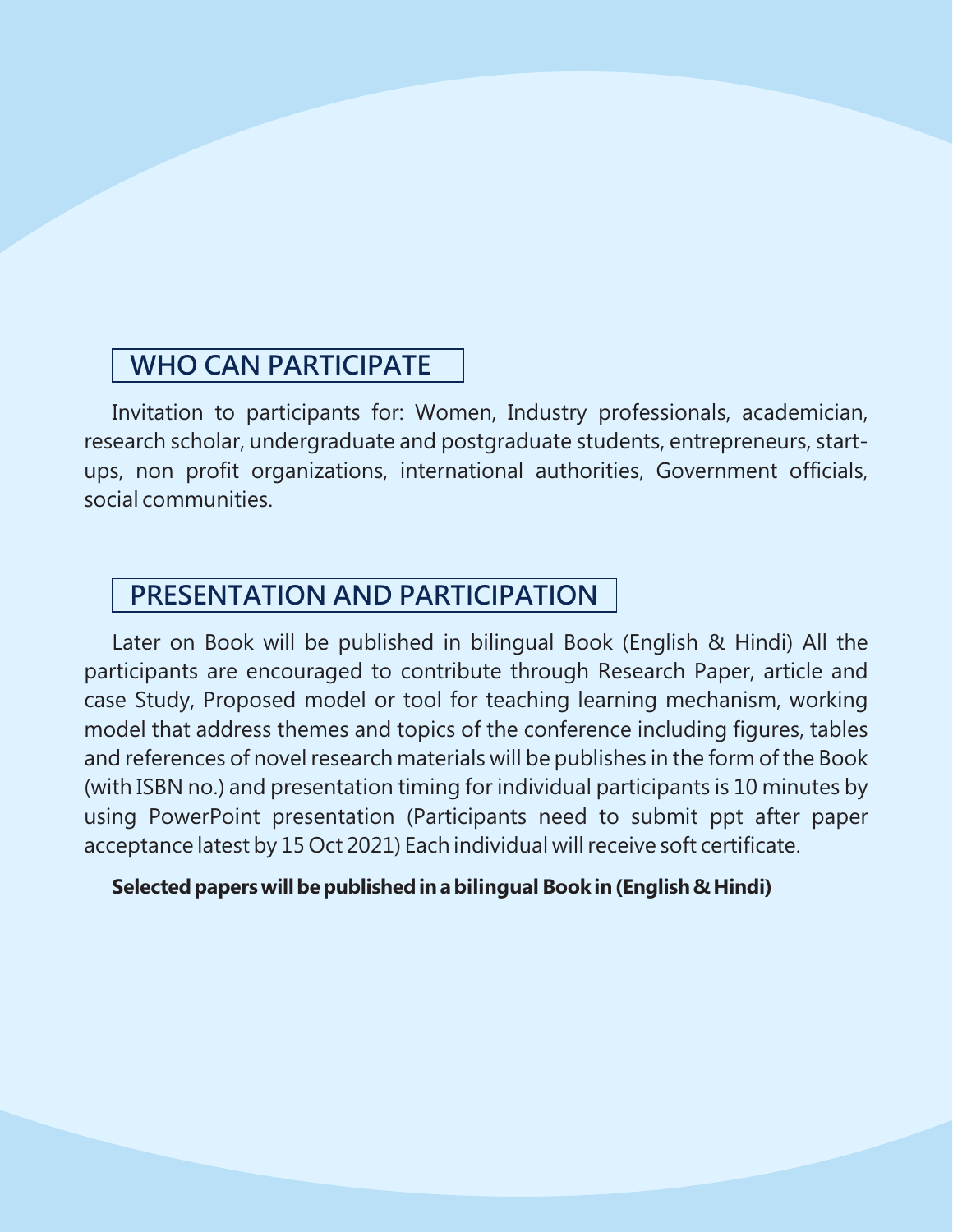# **IMPORTANT DATES**

| <b>Full paper submission</b>              | 15 Oct 2021    |
|-------------------------------------------|----------------|
| <b>Intimation of Acceptance</b>           | 21 Oct 2021    |
| <b>Payment Confirmation</b>               | 23 Oct 2021    |
| Date of Conference                        | 28-30 Oct 2021 |
| <b>Presentation Schedule distribution</b> | 26 Oct 2021    |

### **REGISTRATION DETAILS**

|                         | From India           |                            | Other than India |                 |
|-------------------------|----------------------|----------------------------|------------------|-----------------|
| Category                | <b>Participation</b> | Presentation Participation |                  | Presentation    |
|                         | Only (Rs.)           | (Rs.)                      |                  | $$$ or similar) |
| <b>Women Special</b>    | 200                  | 400                        |                  | 8               |
| Industry Professionals  | 300                  | 700                        | 5                | 20              |
| Academician             | 200                  | 600                        |                  | 15              |
| <b>Research Scholar</b> | 200                  | 500                        |                  | 10              |
| <b>Students</b>         | 200                  | 200                        |                  | 5               |

# **BANK DETAIL**

Bank details are as follows :

Address - C-3 Vidya Nagar Hoshangabad Road Bhopal

A/C No.- 3227002100050952, IFSC Code- PUNB0655300

Punjab National Bank, A/C Name - Rabindranath Tagore University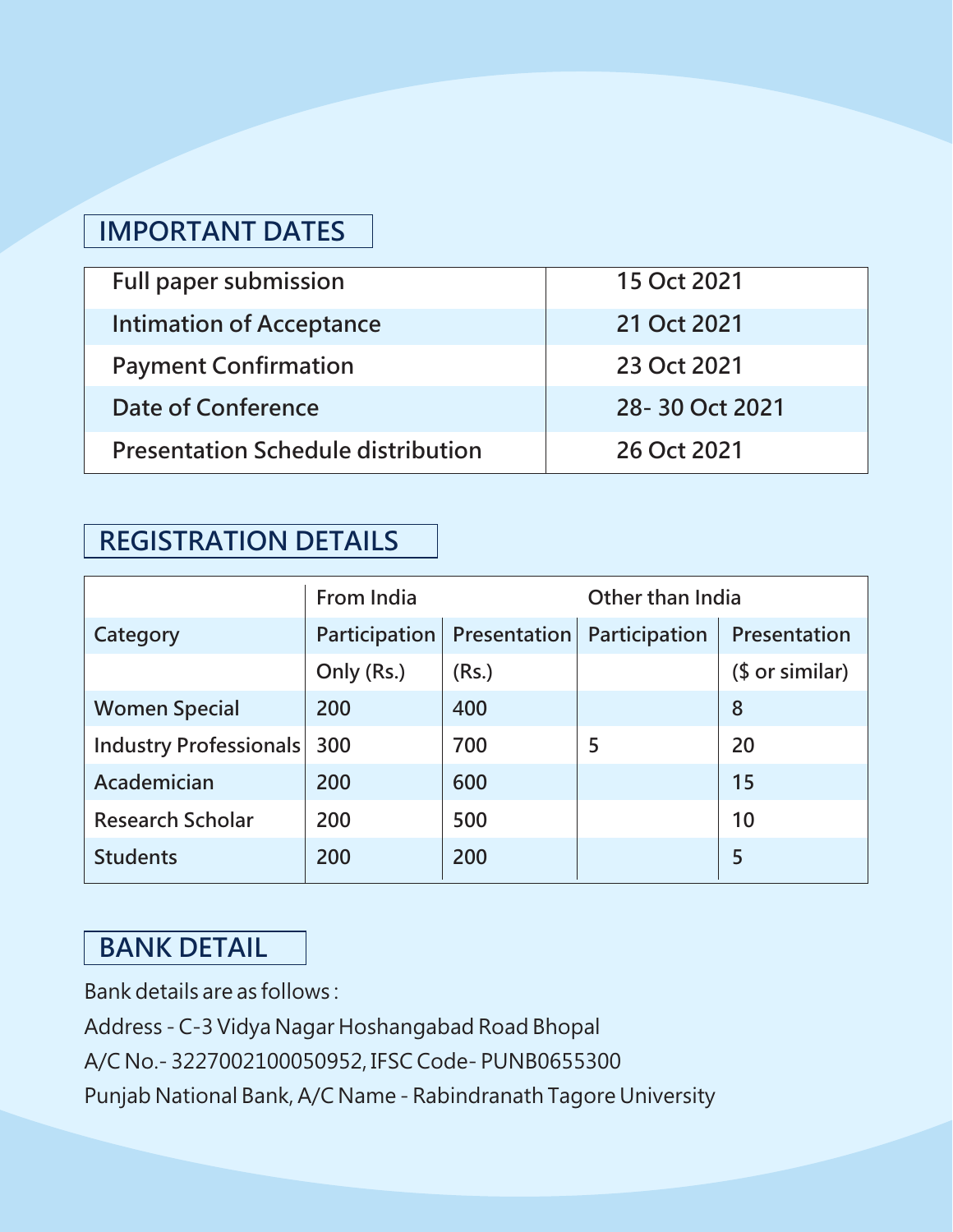### **Chief Patrons**



**Shri Santosh Choubey** Chancellor Rabindranath Tagore University

# **Advisory Panel**



**Dr. Bramh Prakash Pethiya** Vice Chancellor Rabindranath Tagore University



**Dr. Vijay Singh** Registrar Rabindranath Tagore University

- Dr. Preeti Khare, President, WICCI MP Coaching Council
- Dr. Pallavi Chaurvedi, Director, AISECT Ltd.
- Mr. Nitin Vats, Director, AIC
- Ms. Aditi Chaturvedi, Director, AGU
- Dr. Sangeeta Jauhari, Pro Vice Chancellor, RNTU, Bhopal
- Dr. Sanjeev Kumar Gupta, Dean Engg. & Technology & Professor, Dept. of Electronics & Communication Engineering
- Dr. Neha Mathur, Dean & Professor, Dept. of Management
- Dr. Deepti Maheshwari, Dean & Professor, Dept. of Commerce & Business Studies
- Dr. Pooja Chaturvedi, Deputy Registrar, RNTU Bhopal
- Dr. Rajendra Gupta, Associate Prof. CS & IT
- Dr. Kamila Ludwikowska, HR Consultant (International Speaker), Wroclaw University of Science & Technology, Poland
- Ms. Rashmi Bhargava, CEO, De Novo Group
- Dr. Nisha Pandey, Associate Professor and Chairperson Entrepreneurship Cell at Vivekanand Education Society Institute of Management (VESIM), Mumbai

# **Conference Convener**

- Dr. Alok Kumar Jha, Assistant Professor, Faculty of Humanities & Liberal Arts, RNTU
- Dr. Atul Loomba, Associate Professor, Faculty of Management, RNTU
- Dr. Seema Kumari, Assistant Professor, Department of Commerce, RNTU

# **Conference Coordinator's**

- Dr. Preeti Shirvastava, HOD- Faculty of Management, RNTU
- Dr. Ruchi Mishra Tiwari, HOD- School of Languages, RNTU
- Dr. Basanti Mathew, HOD- Faculty of Commerce, RNTU